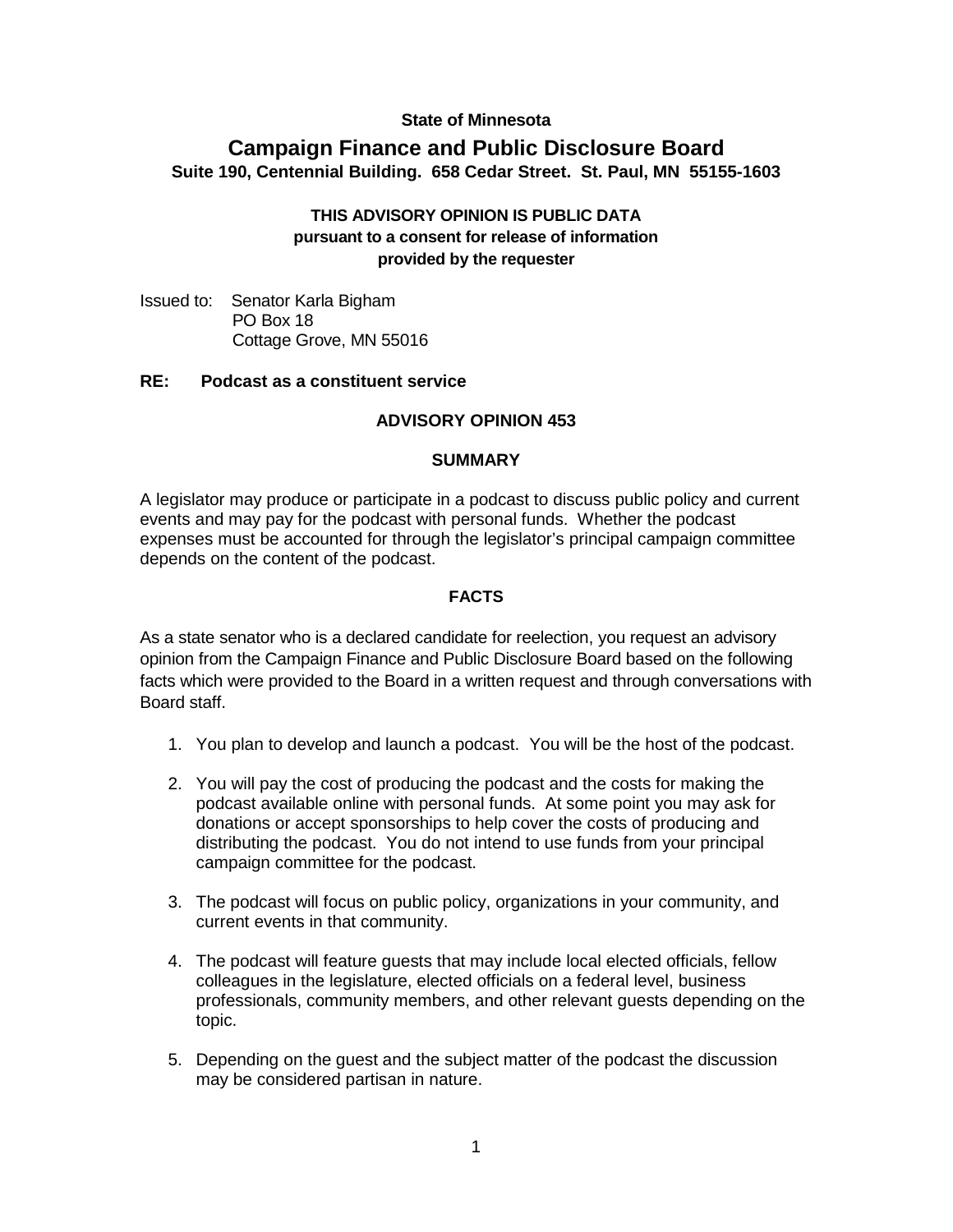- 6. Neither you as the host nor any guest will ask for votes, contributions for any political campaign or political organization, or assistance or support for any political campaign.
- 7. The podcast will have its own email, webpage, and social media accounts.

# **ISSUE ONE**

May a legislator who is a candidate for re-election produce and host a podcast that is not paid for by the official's principal campaign committee?

# **OPINION ONE**

Yes. A legislator who is a candidate for re-election may produce and host a podcast that is not paid for by the legislator's principal campaign committee. However, whether the podcast must be accounted for by the legislator's principal campaign committee is determined by the content of the podcast. Candidates and elected officials have commercial, professional, and personal interests that may be the basis for a podcast that would clearly be outside the scope of the regulation and reporting requirements of Chapter 10A. Therefore, the costs of those podcasts would not need to be accounted for by a principal campaign committee.

However, based on the facts presented for this advisory opinion, the subject podcast will focus on discussions of public policy, local organizations, and current events that are of importance to the Senator's community. The purpose of the podcast is therefore to provide a service in the form of information that is relevant to the Senator's constituents. A constituent service is a noncampaign disbursement under Minnesota Statutes section 10A.01, subdivision 26.

The Board has long recognized that some services provided by a legislator to constituents are not for the purpose of influencing the nomination or election of the legislator. In Advisory Opinions 19 and 24[1](#page-1-0) the Board recognized the holding of informational hearings, speaking at meetings in the legislator's district, and sending legislative questionnaires and legislative reports as constituent services. Advisory Opinion 19 explained as follows:

One of the functions of a legislator is to report to his constituents on possible legislative action and to obtain their opinions on matters which come before the Legislature so that he may represent them during the session. Any activities designed to enable him to fulfill that function are legitimate constituent services, even though they may have an incidental effect on the legislator's chances for re-election.

Notably both advisory opinions were issued prior to the legislature creating the definition for the term "noncampaign disbursement," which included constituent services, in 1978.<sup>[2](#page-1-1)</sup>

<span id="page-1-1"></span><span id="page-1-0"></span> <sup>1</sup> Advisory Opinion 19 (April 18, 1975). Advisory Opinion 24 (August 5, 1975). While these two opinions provide insight into the Board interpretation of Chapter 10A, opinions issued by the Board prior to 1994 have lapsed, and no longer provide safe harbor to the requester. <sup>2</sup> Laws of 1978, Chapter 463, section 10.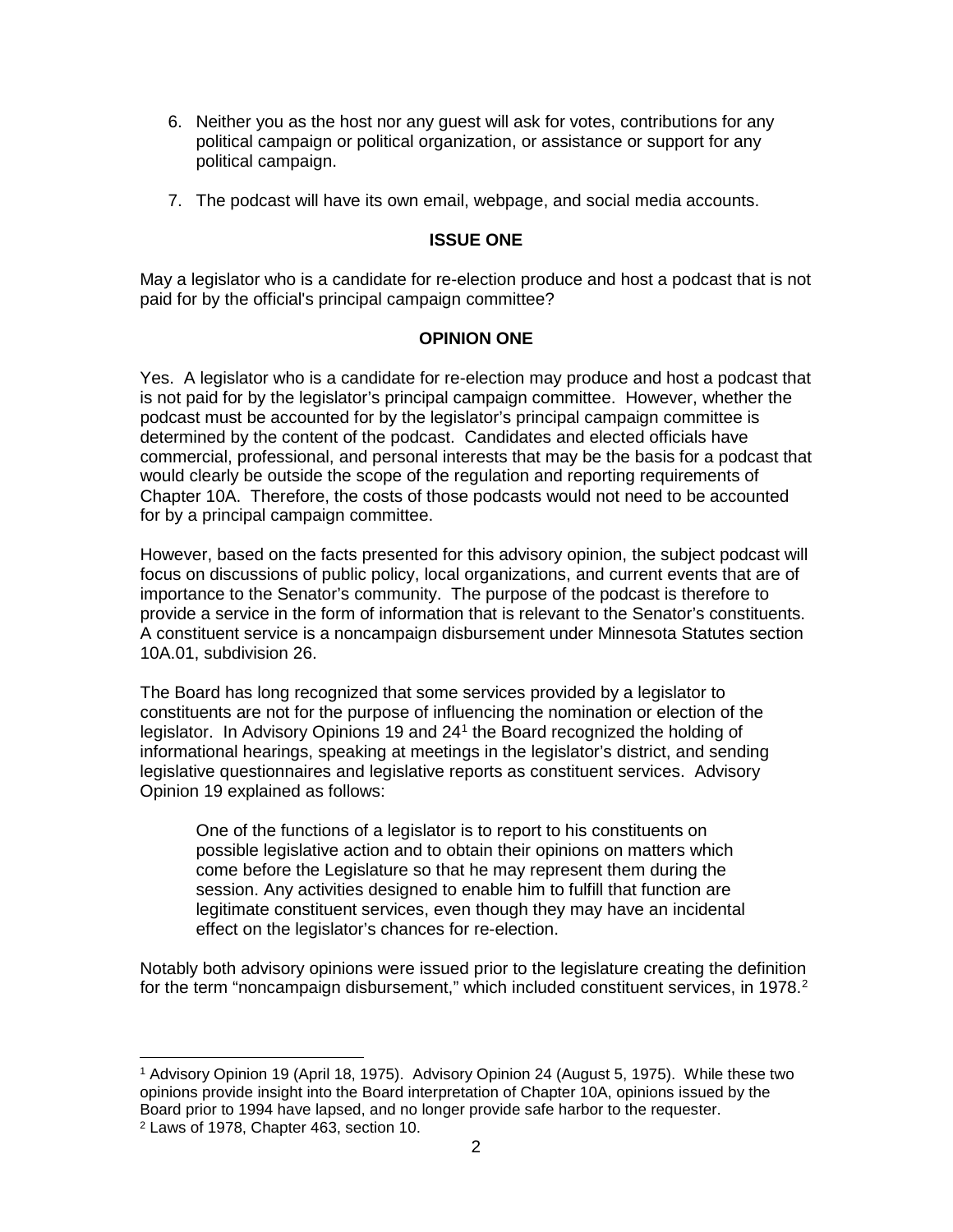More recently the Board provided in Advisory Opinion [3](#page-2-0)65 $3$  that the cost of producing a cable television program on which legislators may serve as hosts and "… be interviewed for perspectives on current issues and matters occurring in the legislature" may be reported as a constituent service "[i]f the purpose of the candidate appearing on the program was to provide constituents with information on issues facing the state…."

Advisory Opinion [4](#page-2-1)03<sup>4</sup> also acknowledged information on issues and legislative action as a constituent service when it provided:

The Board has extended the concept of constituent services to cover annual reports of legislators to their constituents. While such a service is not requested by the recipient, there is a long tradition and expectation that part of what a legislator does for his or her constituents is to keep them informed.

While the use of a podcast as the medium to distribute information to constituents is a new fact for the Board to consider, both the nature of the information provided on the podcast and the role of a legislator leading a discussion of the issues are consistent with the advisory opinions discussed above. The Board therefore concludes, based on the facts provided, that the podcast is a constituent service under Chapter 10A.

Because a constituent service could provide value to the reelection campaign of a legislator, Minnesota Statutes section 10A.173, subdivision 1, paragraph (a), establishes a period of time in which one-half of a constituent service is a campaign expenditure and a period of time in which the entire cost of those services is a campaign expenditure. The period where one-half of the constituent service is a campaign expenditure begins when the legislature adjourns sine die in a year when the legislator is on the ballot, and continues for 60 days. After the 60-day period expires through election day, the entire expense is a campaign expenditure.

In this case, the cost of producing and distributing a podcast episode must be divided between noncampaign disbursement and campaign expenditure if the episode is released during the 60 days following adjournment sine die in any year in which the Senate is on the ballot. The cost of producing and distributing a podcast episode after 60 days following the adjournment of the legislature sine die is counted entirely as a campaign expenditure.

The Board notes that the Senator plans to develop a website and use email and other social media to promote and distribute the podcast. The costs of the website, email, and other social media platforms used to promote the podcast are distribution costs of the podcast and must also be divided between noncampaign disbursement and campaign expenditure as described above.

Services for constituents are a type of noncampaign disbursement only available to incumbent legislators and constitutional officers because only incumbents have constituents. A podcast produced by a candidate who is not an incumbent could not be classified as a constituent service, and would therefore be evaluated differently than the podcast that is the subject of this opinion.

<span id="page-2-1"></span><span id="page-2-0"></span><sup>3</sup> Advisory Opinion 365 (February 22, 2005). 4 Advisory Opinion 403 (March 3, 2009).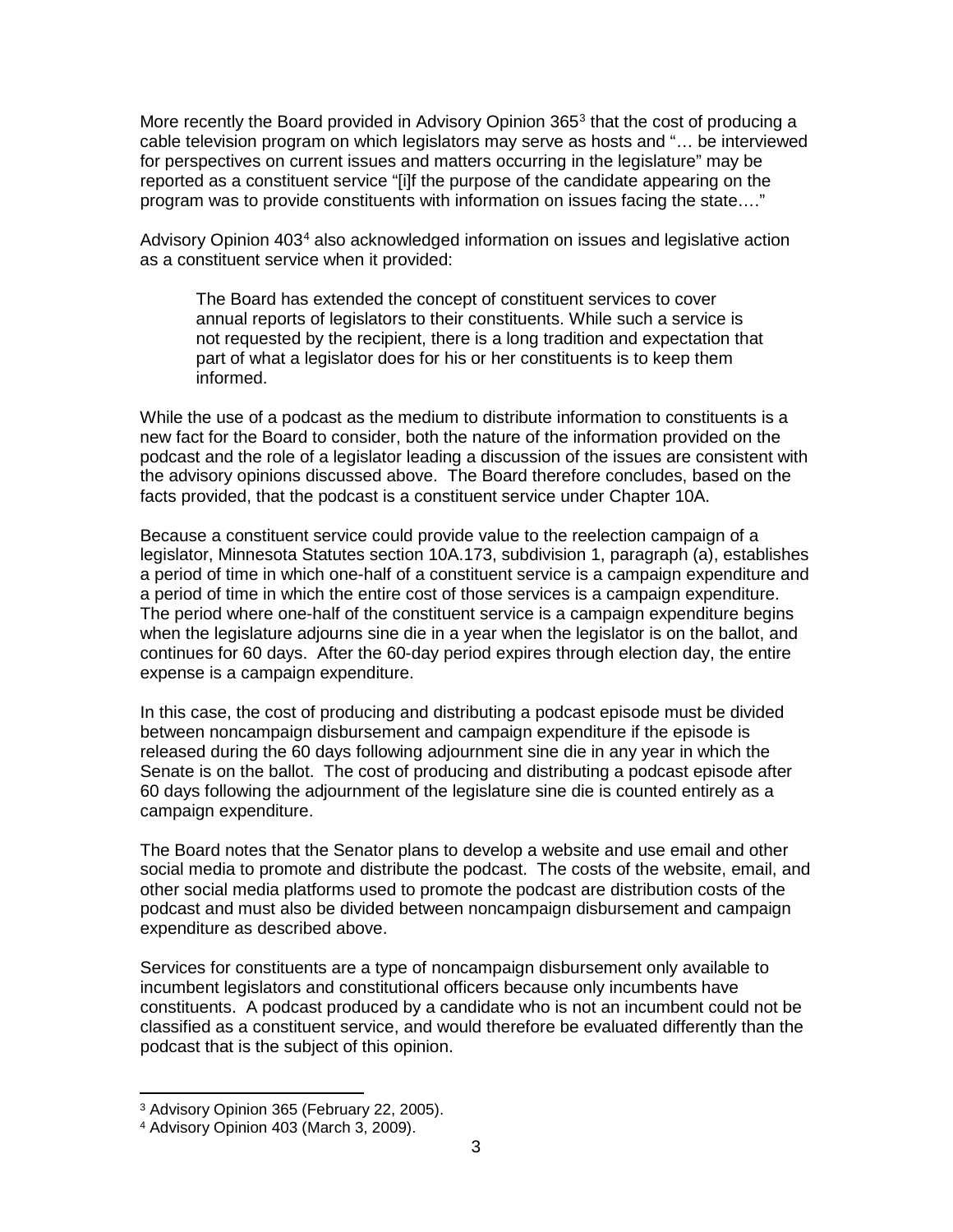#### **ISSUE TWO**

Does the above-described podcast constitute an in-kind contribution to the campaign committee?

# **OPINION TWO**

Up to the point at which the cost of producing and distributing a constituent service must be divided between noncampaign disbursement and campaign expenditure a legislator has the option of paying for the constituent service with either personal funds or the funds of his or her principal campaign committee. Minnesota Rules 4503.0950, subpart 1, provides:

Constituent services which a principal campaign committee would report as noncampaign disbursements under Minnesota Statutes, section 10A.01, subdivision 26, clause (6), and which are paid for with the personal funds of an incumbent are not reportable.

However, once a constituent service is at least in part a campaign expenditure it must be paid for by the legislator's principal campaign committee, or if the cost is paid for by the legislator, the cost must be reported as an in-kind donation from the legislator to the principal campaign committee.

#### **ISSUE THREE**

May the podcast accept individual donations to offset capital and ongoing operational costs?

# **OPINION THREE**

Yes, but donations from individuals that are used to pay for noncampaign disbursements, including constituent services, must be deposited in the account of the principal campaign committee of the candidate. Money donated to a principal campaign  $committee$  is a contribution<sup>[5](#page-3-0)</sup> to the committee, and is subject to the source and contribution limits provided in Chapter 10A. Because donations for the podcast must be deposited in the principal campaign committee's account, the solicitation of donations to pay for the podcast would in effect be soliciting contributions to the principal campaign committee.

#### **ISSUE FOUR**

May the podcast be sponsored by a business or other association? If yes, are there any required disclaimers?

# **OPINION FOUR**

A corporation is prohibited from making contributions to a principal campaign committee, and principal campaign committees are prohibited from accepting contributions from corporations. [6](#page-3-1) For the purposes of this advisory opinion the term "sponsorship" is

<span id="page-3-0"></span> <sup>5</sup> Minnesota Statutes section 10A.01, subdivision 11, defines "contribution."

<span id="page-3-1"></span><sup>6</sup> Minnesota Statutes section 211B.15.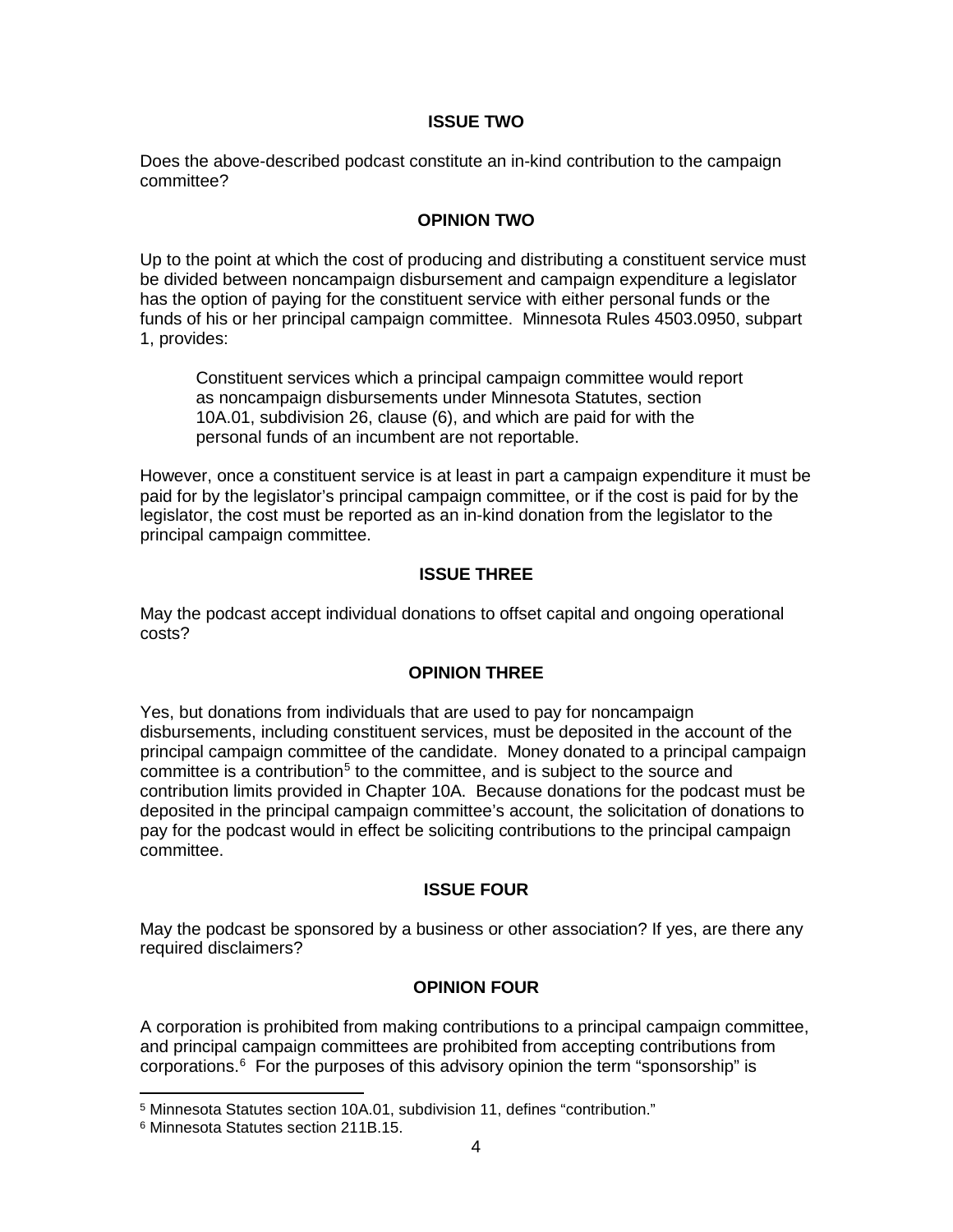differentiated from a contribution in that with a sponsorship the business or association pays for the cost of the podcast in exchange for advertising time in the podcast. Presumably a sponsor of the podcast would receive marketing exposure of at least equal value to the cost of producing and distributing the podcast. The sponsorship would in theory not be a contribution to the principal campaign committee, but instead something similar to a business transaction.

However, principal campaign committees are not established to operate as businesses. Chapter 10A does not contemplate principal campaign committee making income from providing services to constituents. More importantly, if the Board were to allow business sponsorship of noncampaign disbursements it would defeat contribution limits and allow access to sources of funding, primarily to incumbent legislators, otherwise prohibited by Chapter 10A. The Board concludes therefore that corporations and other associations may not sponsor noncampaign disbursements, including a podcast provided as a constituent service. [7](#page-4-0)

# **ISSUE FIVE**

If at some future time the podcast was used for campaign purposes, what should be reported to the Board?

# **OPINION FIVE**

As noted in opinion one, the cost of producing and distributing any podcast released after the adjournment of the legislature sine die must be divided between noncampaign disbursements and campaign expenditures as provided in Minnesota Statutes section 10A.173, subdivision 1. The portion of costs for the podcasts that are campaign expenditures are reported to the Board and count against the legislator's spending limit.

# **ISSUE SIX**

Would the podcast be required to have a disclaimer that the podcast is not related to a political campaign?

# **OPINION SIX**

No, a podcast that is entirely a constituent service when it is released does not require the disclaimer set forth in Minnesota Statutes section 211B.04 because it is not campaign material. However, Minnesota Statutes section 10A.173, subdivision 1 (c), provides:

A communication prepared as a service for a constituent must include the disclaimer required by section 211B.04 when the communication is disseminated after adjournment sine die of the legislature in the election year for the office held.

<span id="page-4-0"></span> $7$  The Board announced in the Findings and Order in the Matter of a Contribution to the 23rd Senate District DFL from the Maschka, Riedy & Ries Law Firm that a business may not sponsor fundraising events in part because of the enforcement problems listed in issue four.